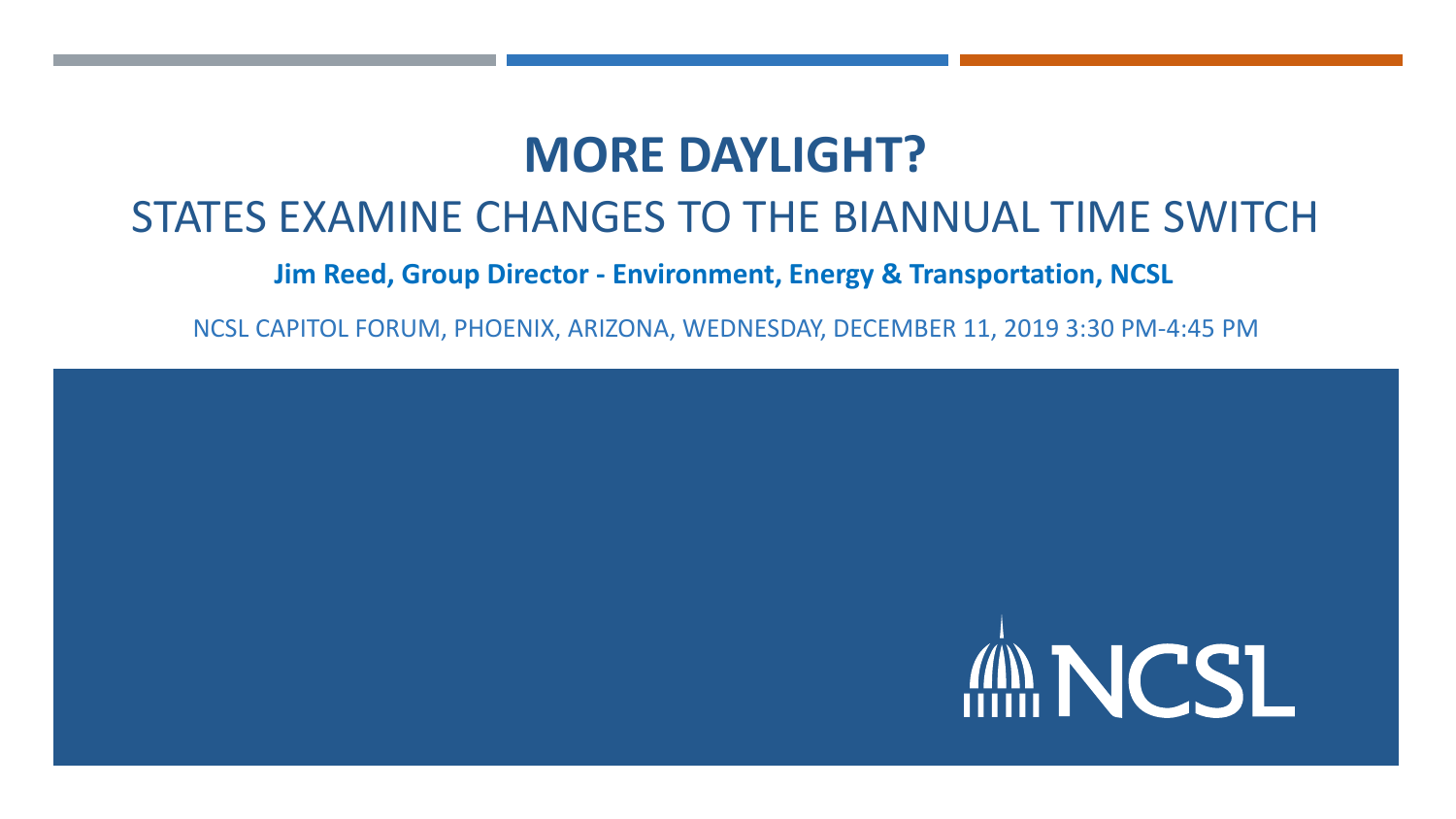### DAYLIGHT SAVING TIME MARCH TO NOVEMBER



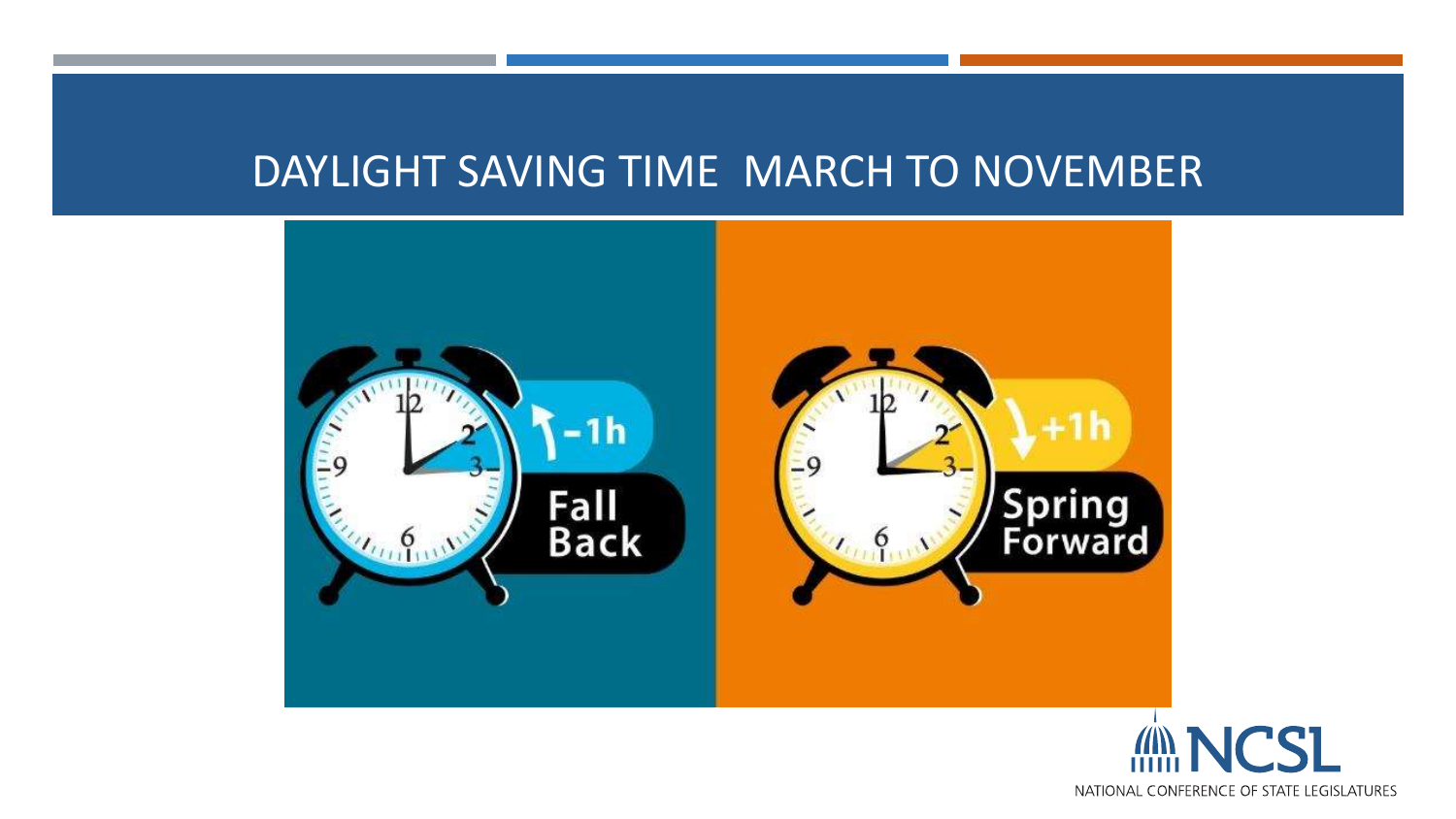# It's Daylight "Saving" Time, not Daylight "Savings" Time. No "S".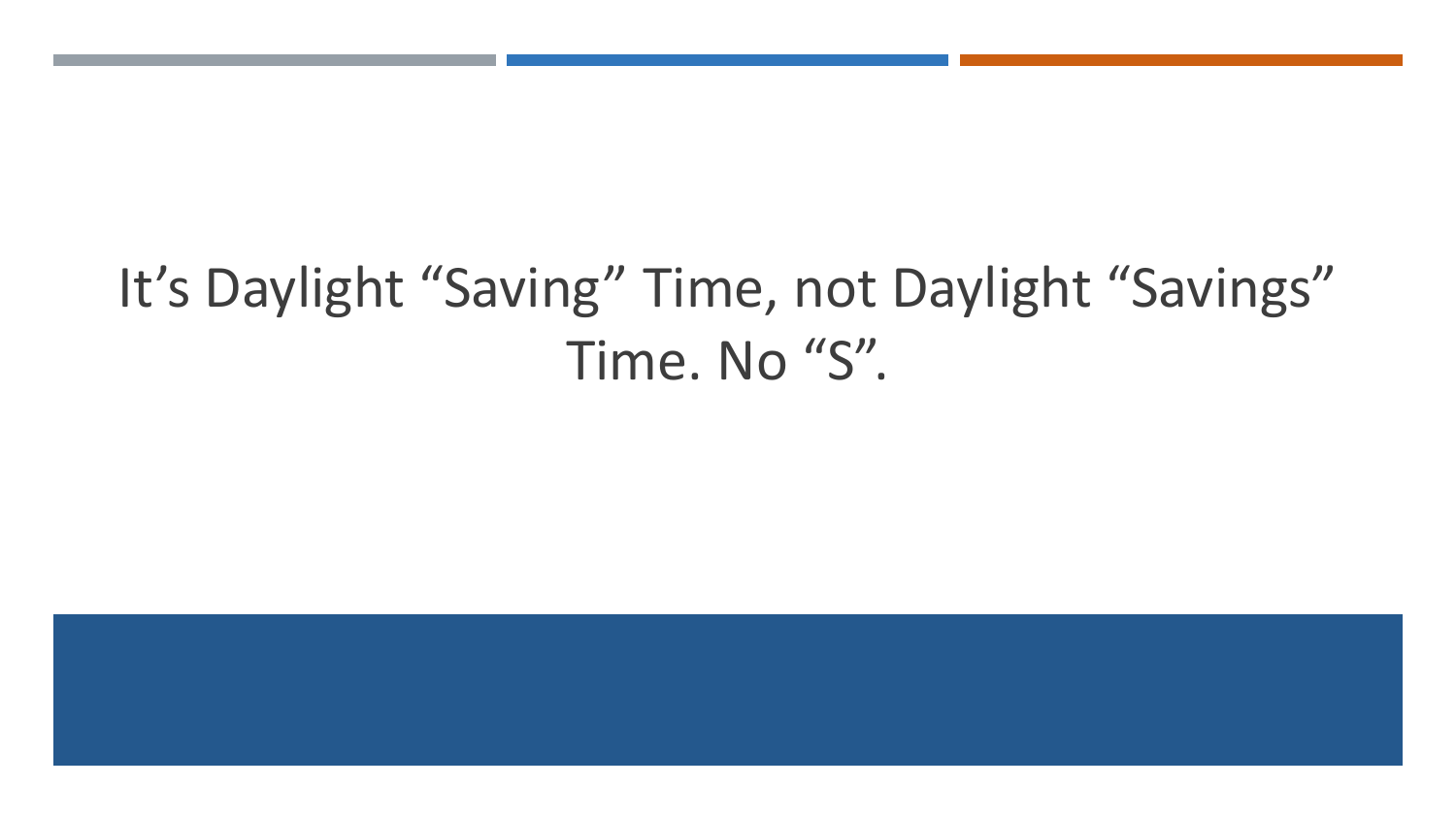## DAYLIGHT SAVING TIME

#### *Legislation Timeline*

| An Act to preserve daylight and<br>provide standard time for the<br>United States' was enacted on<br>March 19, 1918, it. also<br>established standard time zones.            | After the War ended, the law<br>proved so unpopular that it was<br>repealed in 1919 with a<br>Congressional override of<br>President Wilson's veto. |                                                                                                                                                                                                                                     | Daylight Saving Time became a<br>local option, and was continued<br>in a few states, such as<br>Massachusetts and Rhode Island,<br>and in some cities, such as New<br>York, Philadelphia, and Chicago. |                                                                                                                                                                                                                                                                                                                                       | During World War II, President<br>Franklin Roosevelt created a year-<br>round daylight saving time-<br>called "war time"-from 9<br>February 1942 until 30 September<br>1945. |
|------------------------------------------------------------------------------------------------------------------------------------------------------------------------------|-----------------------------------------------------------------------------------------------------------------------------------------------------|-------------------------------------------------------------------------------------------------------------------------------------------------------------------------------------------------------------------------------------|--------------------------------------------------------------------------------------------------------------------------------------------------------------------------------------------------------|---------------------------------------------------------------------------------------------------------------------------------------------------------------------------------------------------------------------------------------------------------------------------------------------------------------------------------------|------------------------------------------------------------------------------------------------------------------------------------------------------------------------------|
| 1918                                                                                                                                                                         |                                                                                                                                                     | 1919                                                                                                                                                                                                                                | 1919-1942                                                                                                                                                                                              |                                                                                                                                                                                                                                                                                                                                       | 1942                                                                                                                                                                         |
|                                                                                                                                                                              | 1942                                                                                                                                                | 1945 - 1966                                                                                                                                                                                                                         |                                                                                                                                                                                                        |                                                                                                                                                                                                                                                                                                                                       | 1966                                                                                                                                                                         |
| Congress enacted the War Time<br>Act on January 20, 1942. Year-<br>round DST was reinstated in the<br>United States as a wartime<br>measure to conserve energy<br>resources. |                                                                                                                                                     | From 1945 to 1966, there was no<br>federal law regarding Daylight<br>Saving Time, so states and<br>localities were free to choose<br>whether or not to observe<br>Daylight Saving Time and could<br>choose when it began and ended. |                                                                                                                                                                                                        | The Uniform Time Act of 1966 signed into<br>Public Law on April 12, 1966, by President<br>Lyndon Johnson, created Daylight Saving<br>Time to begin on the last Sunday of April and<br>to end on the last Sunday of October. Any<br>State that wanted to be exempt from Daylight<br>Saving Time could do so by passing a state<br>law. |                                                                                                                                                                              |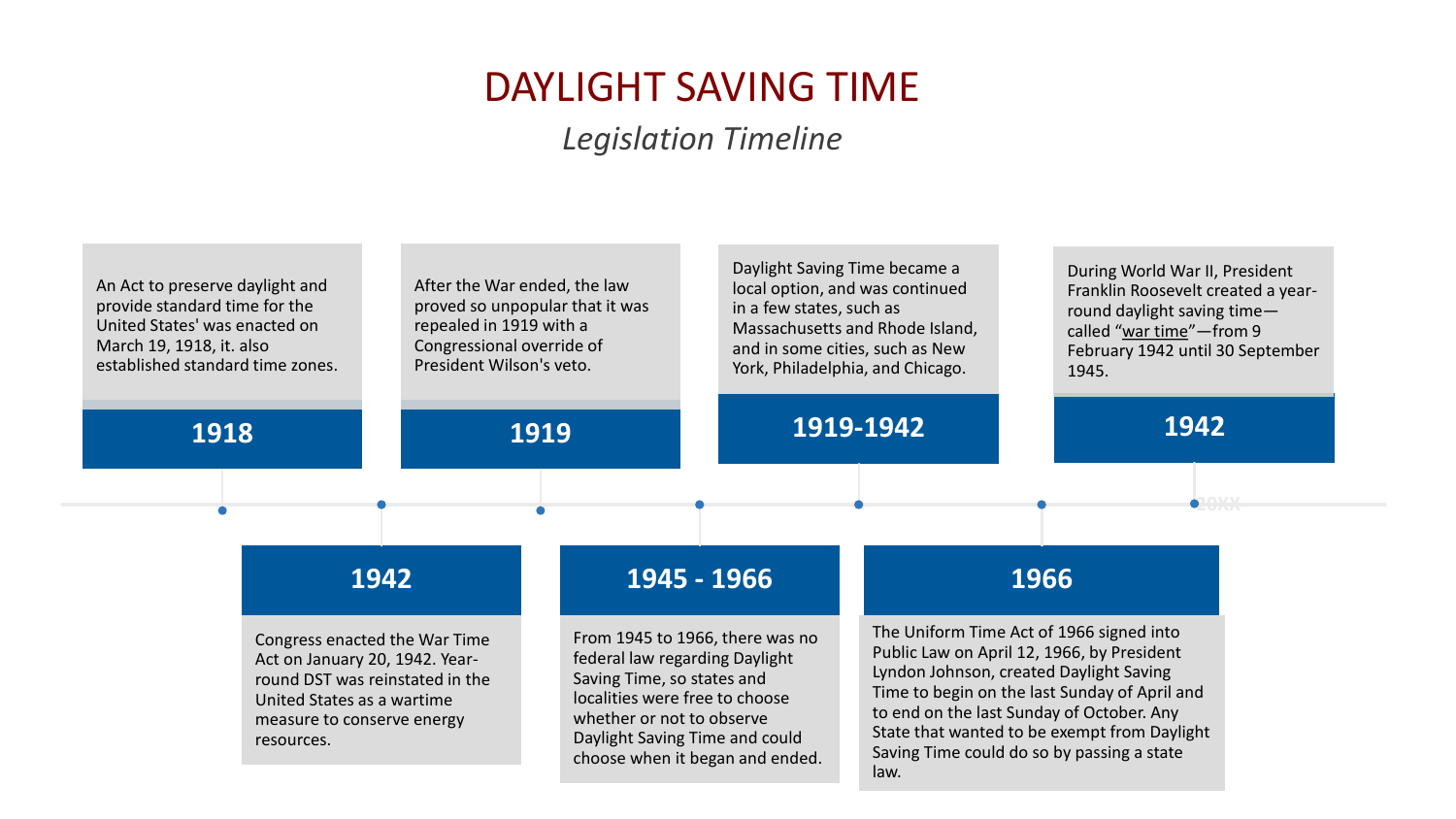#### *Legislation Timeline*

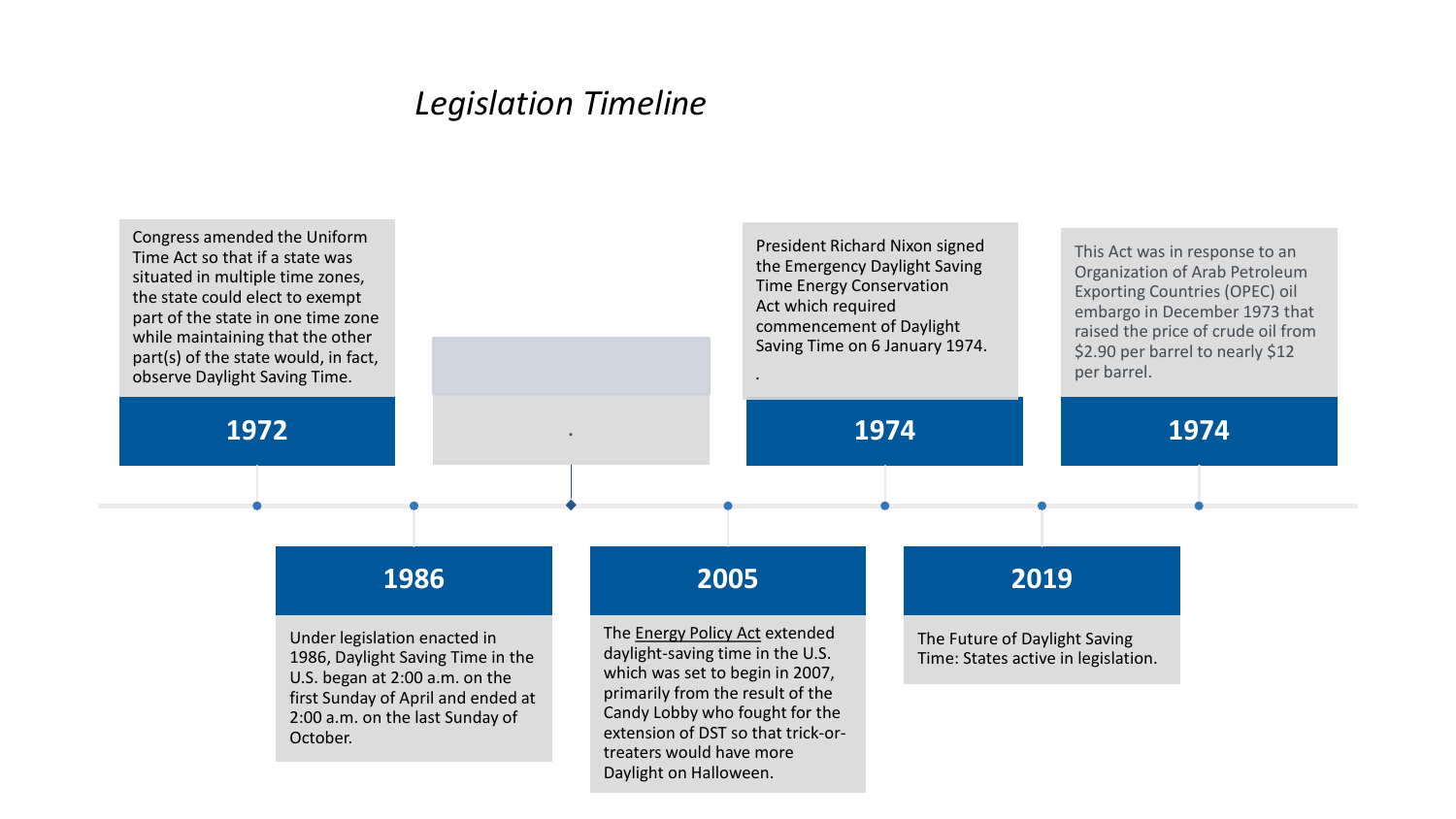# DST TRENDS: 2018-2019

- **State legislative enactments on daylight saving time took a dramatic turn in 2019. Six states - Arkansas, Delaware, Maine, Oregon, Tennessee and Washington - passed legislation to stop the clock change by declaring a preference to stay on daylight time, joining two states which did so in 2018 – California and Florida.**
- 75 bills were considered in 40 states in 2019. Since 2015, over 200 bills and resolutions have been **introduced in virtually every state on this topic, but none passed until 2018, when Florida became the first state to enact legislation to permanently observe DST, pending amendment of federal law to permit such action.**
- In California, the successful passage of Proposition 7 by voters in 2018 gave the Legislature the **authorization to switch the state to permanent daylight saving time.**
- **In addition, Utah passed a resolution this year urging Congress to pass the proposed federal Daylight Protection Act (HR 1601) which would allow states to observe daylight savings time for the duration of the year.**

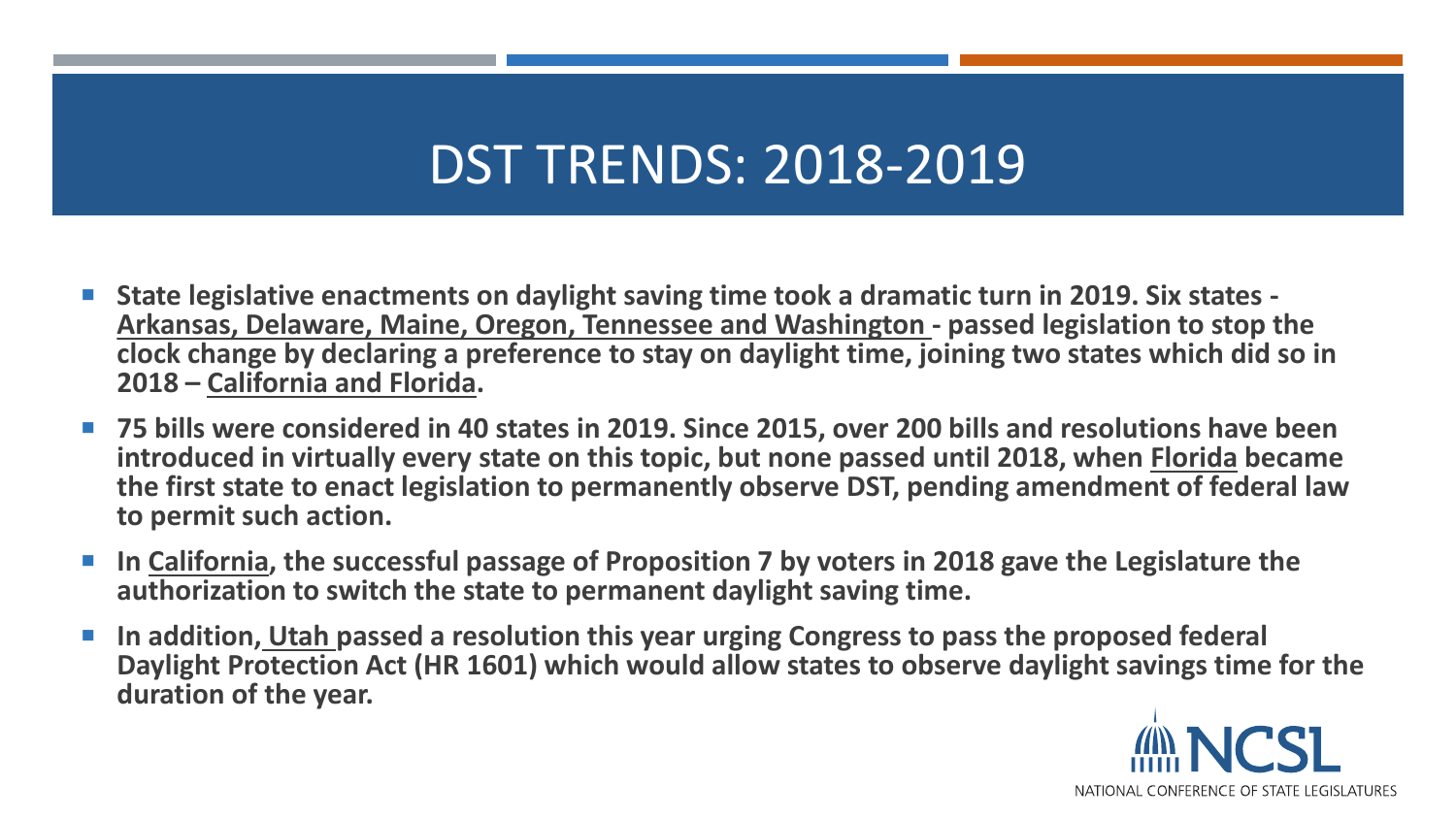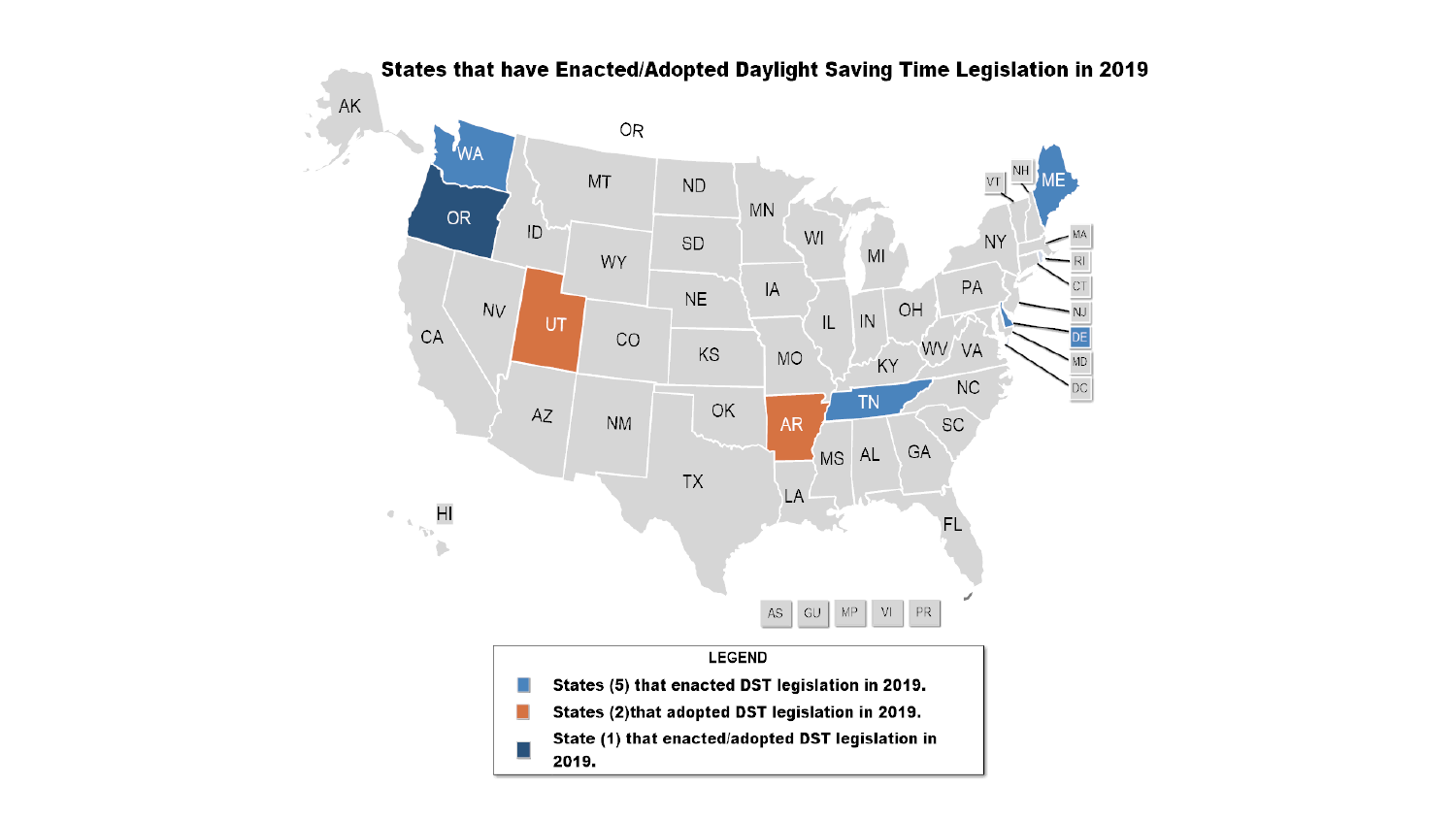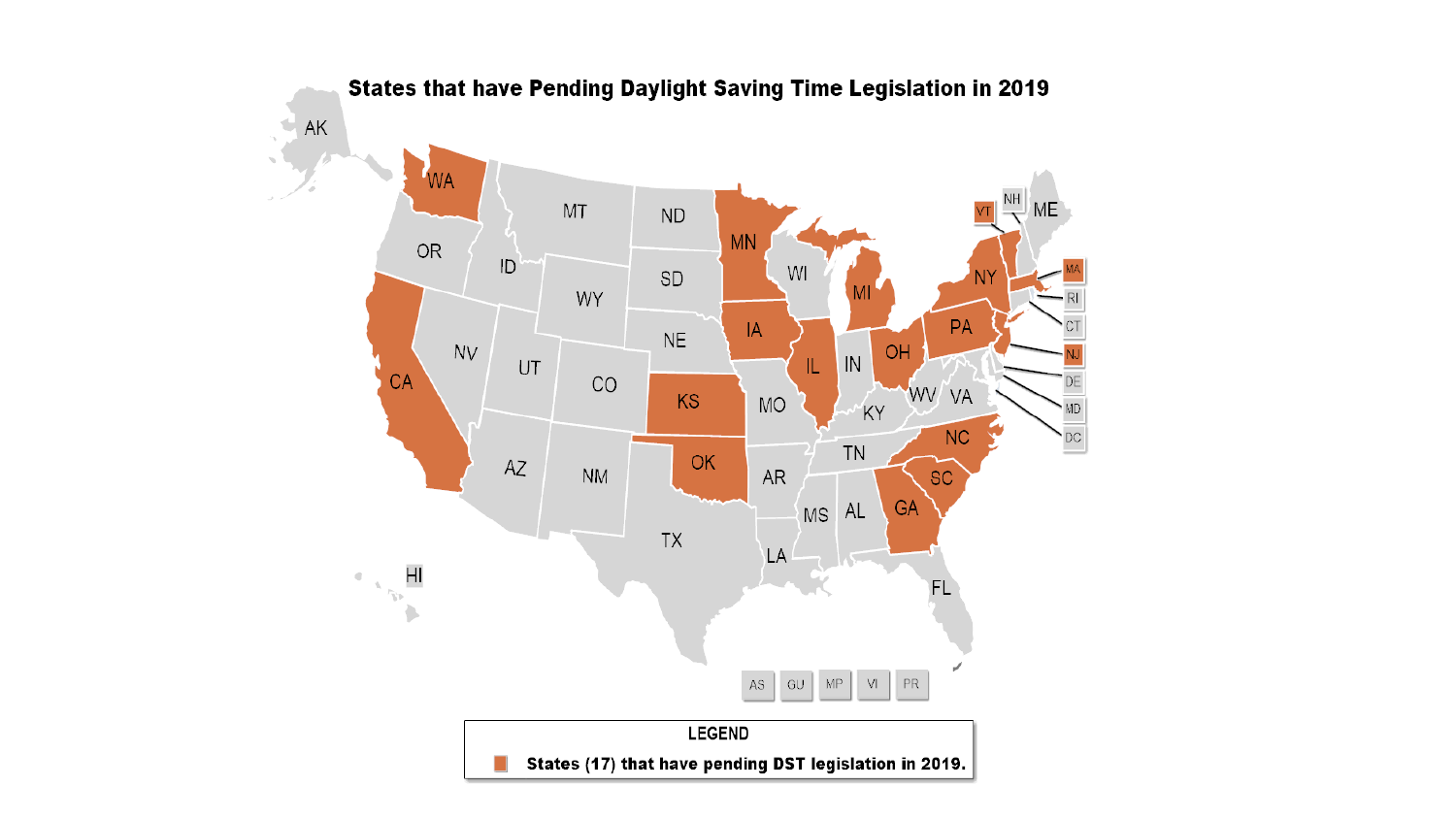